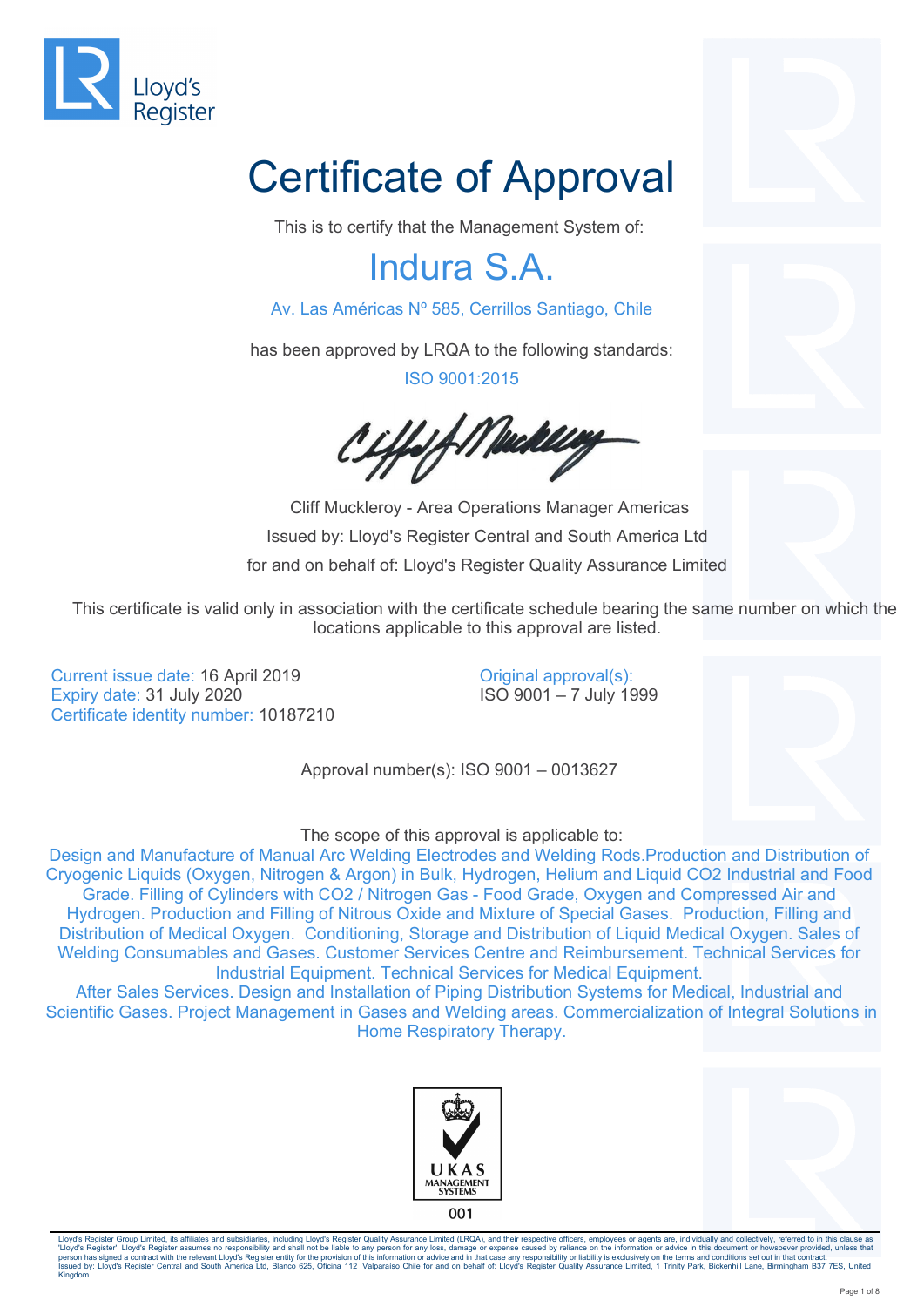

Certificate identity number: 10187210

| Location                                                                                                                     | <b>Activities</b>                                                                                                                                                                                                                                                                                                                                                                                                                                                                                                                          |
|------------------------------------------------------------------------------------------------------------------------------|--------------------------------------------------------------------------------------------------------------------------------------------------------------------------------------------------------------------------------------------------------------------------------------------------------------------------------------------------------------------------------------------------------------------------------------------------------------------------------------------------------------------------------------------|
| Casa Matriz<br>Av. Las Américas Nº 585, Cerrillos Santiago,                                                                  | ISO 9001:2015<br>Design and Manufacture of Manual Arc Welding                                                                                                                                                                                                                                                                                                                                                                                                                                                                              |
| Chile                                                                                                                        | Electrodes and Welding Rods. Production and<br>Distribution of Cryogenic Liquids (Oxygen,<br>Nitrogen & Argon) in Bulk, Hydrogen, Helium and<br>Liquid CO2 Industrial and Food Grade. Filling of                                                                                                                                                                                                                                                                                                                                           |
|                                                                                                                              | Cylinders with CO2 / Nitrogen Gas - Food Grade,<br>Oxygen and Compressed Air and Hydrogen.                                                                                                                                                                                                                                                                                                                                                                                                                                                 |
|                                                                                                                              | Production and Filling of Nitrous Oxide and<br>Mixture of Special Gases. Production, Filling and<br>Distribution of Medical Oxygen. Conditioning,<br>Storage and Distribution of Liquid Medical<br>Oxygen. Sales of Welding Consumables and<br>Gases. Customer Services Centre and<br>Reimbursement. Technical Services for Industrial<br>Equipment. Technical Services for Medical<br>Equipment. After Sales Services. Design and<br>Installation of Piping Distribution Systems for<br>Medical, Industrial and Scientific Gases. Project |
|                                                                                                                              | Management in Gases and Welding areas.<br>Commercialization of Integral Solutions in Home<br>Respiratory Therapy.                                                                                                                                                                                                                                                                                                                                                                                                                          |
| <b>INDURA Argentina S.A.</b><br>Planta Garín, Rivadavia 50, Centro Industrial Garín<br>Garín, (Prov. de B. Aires), Argentina | ISO 9001:2015<br>Production and Distribution of Bulk Cryogenic<br>Liquids (Oxygen, Nitrogen and Argon).<br>Production and Distribution of Helium. Production<br>of Special Gases and Special Gas Mixtures.<br>Production of Hydrogen. Filling of Cylinders with<br>Compressed Gases Including the Periodic Check<br>of the Cylinders. After Sales Service.                                                                                                                                                                                 |
| <b>INDURA Argentina S.A.</b><br>Planta Rosario, Av. Ovidio Lagos 6741 Rosario,<br>Provincia de Santa Fe, Argentina           | ISO 9001:2015<br>Production of Special Gases and Special Gas<br>Mixtures. Filling of Cylinders with Compressed<br>Gases Including the Periodic Check of the<br>Cylinders.                                                                                                                                                                                                                                                                                                                                                                  |





001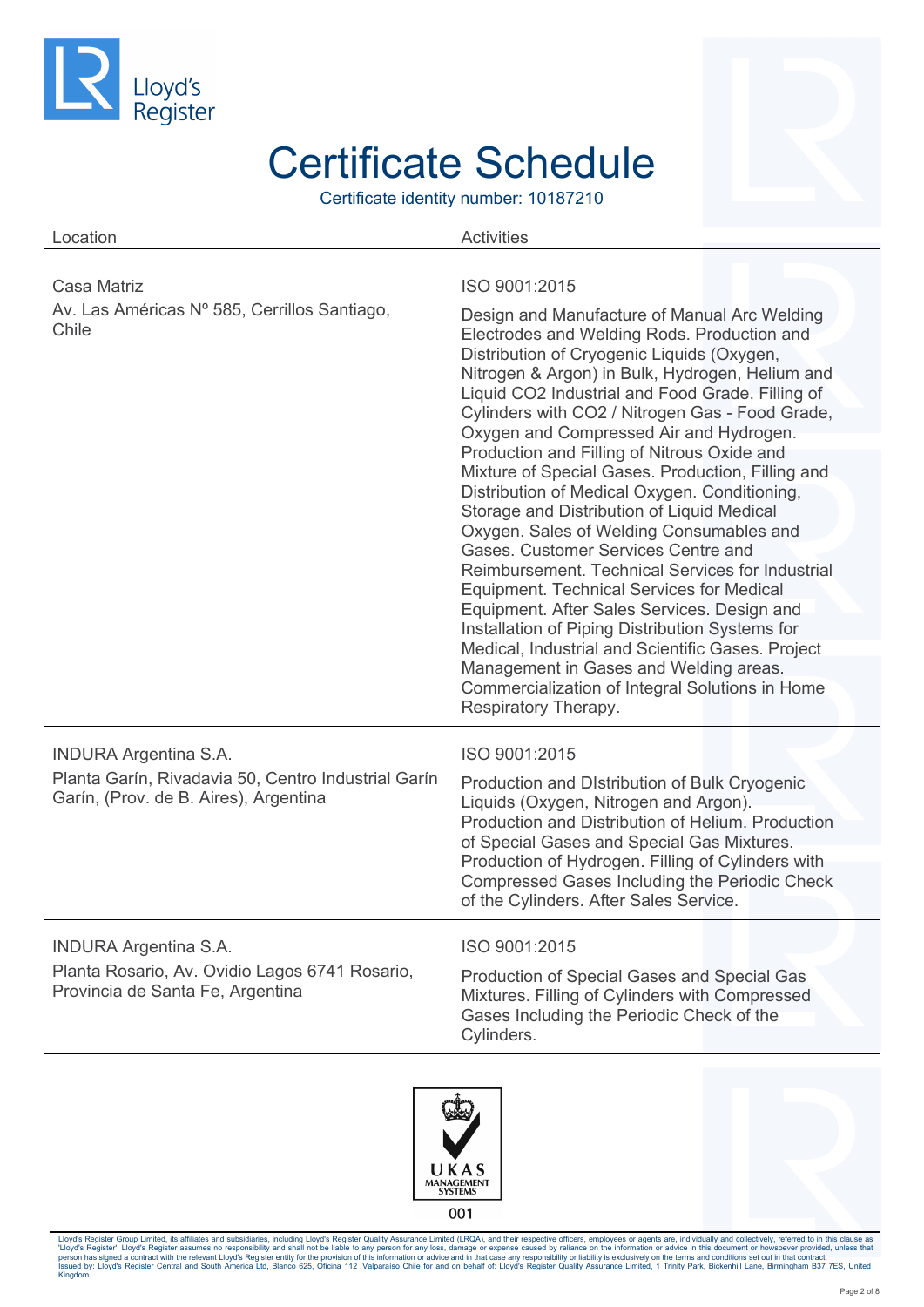

Certificate identity number: 10187210

| Location                                                                               | <b>Activities</b>                                                                                                                                                                                                                                                                                                                                                                                                                                                                                                     |
|----------------------------------------------------------------------------------------|-----------------------------------------------------------------------------------------------------------------------------------------------------------------------------------------------------------------------------------------------------------------------------------------------------------------------------------------------------------------------------------------------------------------------------------------------------------------------------------------------------------------------|
| <b>Planta Cerrillos</b><br>Camino a Melipilla Nº 7060 - Cerrillos Santiago,<br>Chile   | ISO 9001:2015<br>Design and Manufacture of Manual Arc Welding<br>Electrodes and Welding Rods. Production and<br>Distribution of Liquid CO2 Industrial and Food<br>Grade, Mixtures of Gases and Production of<br>Nitrous Oxide. Technical Services for Industrial<br><b>Equipment. Technical Services for Medical</b><br>Equipment. After Sales Services. Design and<br>Installation of Piping Distribution Systems for<br>Medical, industrial and Scientific Gases. Project<br>Management in Gases and Welding Areas. |
| Oximed Ltda.<br>Av. Las Américas Nº 285, Cerrillos Santiago,<br>Chile                  | ISO 9001:2015<br>Commercialization of Integral Solutions in Home<br>Respiratory Therapy.                                                                                                                                                                                                                                                                                                                                                                                                                              |
| Servicio Técnico Santiago<br>Camino a Melipilla Nº 7060 - Cerrillos Santiago,<br>Chile | ISO 9001:2015<br><b>Technical Services for Industrial Equipment.</b>                                                                                                                                                                                                                                                                                                                                                                                                                                                  |
| <b>Planta Graneros</b><br>Ruta Panamericana Sur Km. 72, Graneros,<br>Chile             | ISO 9001:2015<br>Production and Distribution of Cryogenic liquids<br>(Oxygen, Nitrogen & Argon) in Bulk. Production<br>and Distribution of Nitrogen Food Grade in Bulk.<br>Filling of Cylinders with CO2 & Nitrogen Gas,<br>Oxygen and Compressed Air.                                                                                                                                                                                                                                                                |
| Planta Lirquén<br>Camino Lirquén S/N Lirquén, Chile                                    | ISO 9001:2015<br>Production and Distribution of Cryogenic Liquids<br>(Oxygen, Nitrogen & Argon) in Bulk. Production of<br>Hydrogen, Gas Mixture of Hydrogen in Nitrogen<br>and Nitrogen for Client Vidrios Lirquén S.A.<br>Production and Distribution of Nitrogen Food<br>Grade in Bulk. Filling of Cylinders with Hydrogen.                                                                                                                                                                                         |





001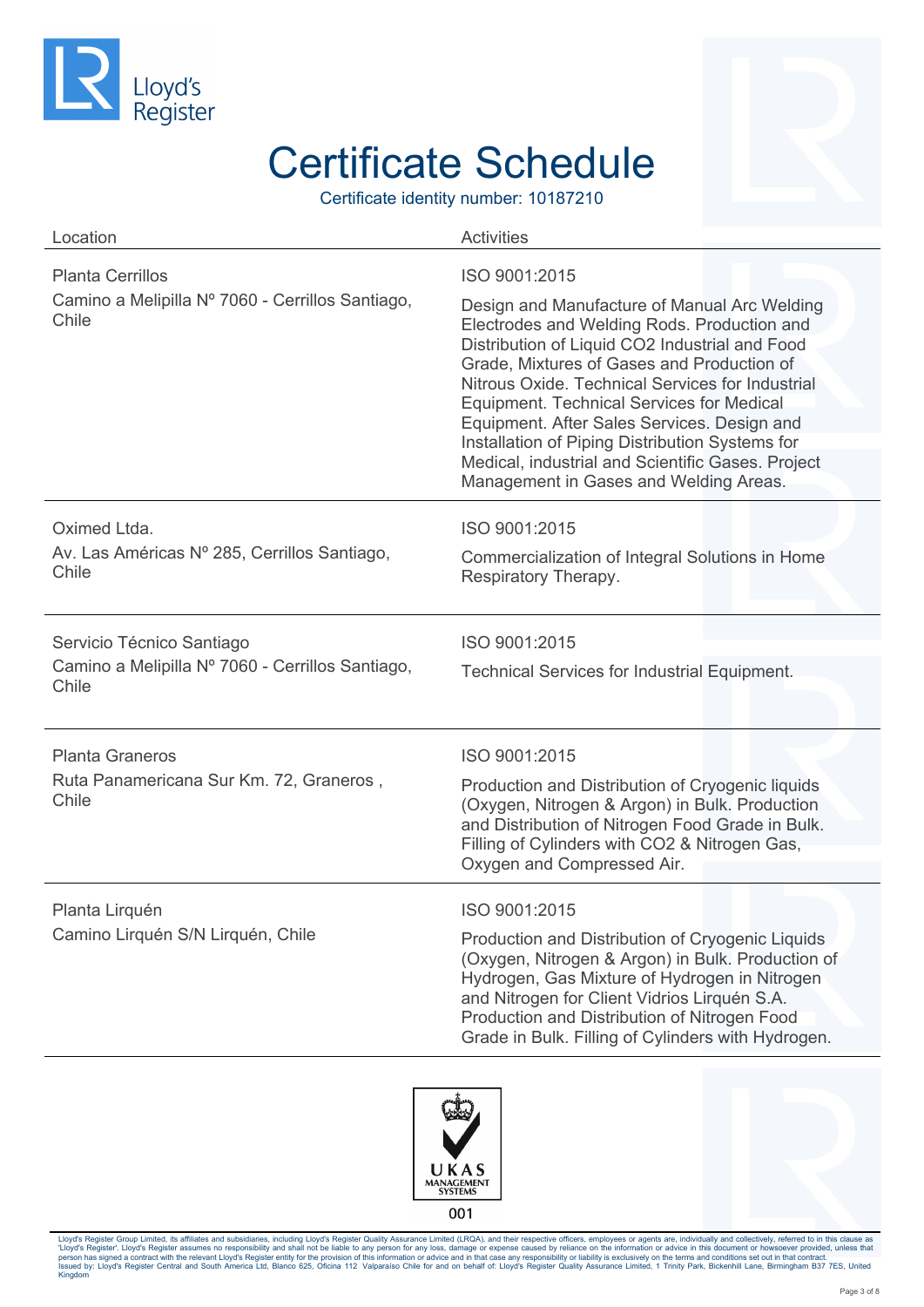

Certificate identity number: 10187210

| Location                                                                                  | <b>Activities</b>                                                                                                                                                                                             |
|-------------------------------------------------------------------------------------------|---------------------------------------------------------------------------------------------------------------------------------------------------------------------------------------------------------------|
| Servicio Técnico Médico Santiago<br>Av. Las Américas Nº 585, Cerrillos Santiago,<br>Chile | ISO 9001:2015<br><b>Technical Services for Medical Equipment.</b>                                                                                                                                             |
| Planta ASU Indura en CAP<br>Compañía Siderúrgica Huachipato Talcahuano,<br>Chile          | ISO 9001:2015<br>Production of Nitrogen and Oxygen Gas for Client<br>Compañía Siderúrgica Huachipato.<br>Production and Distribution of Cryogenic Liquids<br>(Oxygen, Nitrogen & Argon).                      |
| Planta ASU Indura en ENAP<br>Refinerías Aconcagua Concón, Chile                           | ISO 9001:2015<br>Production of Cryogenic Liquids (Oxygen,<br>Nitrogen & Argon).                                                                                                                               |
| Planta ASU Indura Puerto Montt<br>Panamericana Sur s/n Puerto Varas, Chile                | ISO 9001:2015<br>Production of Cryogenic Liquids (Oxygen,<br>Nitrogen & Argon).                                                                                                                               |
| Planta Hualpén<br>Calle Nueva Nº 2108 Camino a Lenga, Hualpén,<br>Chile                   | ISO 9001:2015<br>Recovery of CO2 from Tailgas ENAP. Production<br>of CO2 Liquid and Gas Food Grade.                                                                                                           |
| Oximed Ltda, Sucursal Cerrillos<br>Camino a Melipilla Nº 7060, 9580000 Santiago,<br>Chile | ISO 9001:2015<br>Commercialization of Integral Solutions in Home<br>Respiratory Therapy. Commercialization of<br><b>Clinical Supplies &amp; Equipment and Medical</b><br>Gases. Pre and After Sales Services. |





001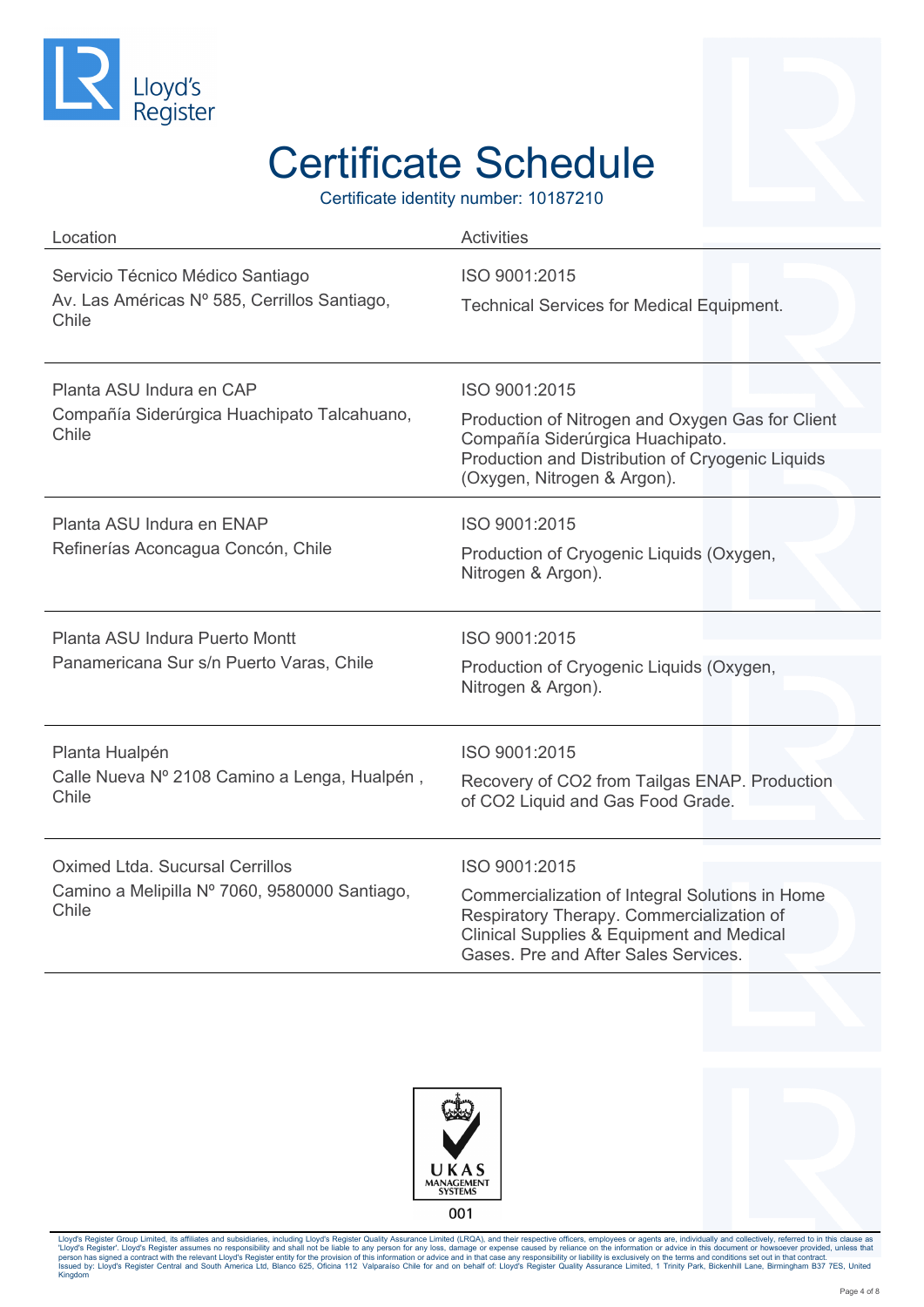

Certificate identity number: 10187210

| Location                                                                                                                                                   | <b>Activities</b>                                                                                                                                                                                                                                                                                                                                                                                    |
|------------------------------------------------------------------------------------------------------------------------------------------------------------|------------------------------------------------------------------------------------------------------------------------------------------------------------------------------------------------------------------------------------------------------------------------------------------------------------------------------------------------------------------------------------------------------|
| Gases Industriales de Colombia S.A.<br>CRYOGAS Grupo INDURA, Carrera Nº 50, Nº<br>52-50 Medellín, Antioquía, Colombia                                      | ISO 9001:2015<br>Maintenance and Installation of Stationary Tanks,<br>Tankers, Manifold, Medical Equipment,<br>Measurement and Control in Clients and Filling<br>Stations. Liquid Distribution of Carbon Dioxide<br>(CO2), Oxygen (O2), Nitrogen (N2), Ammonia and<br>Crude Argon. Attention to Customer Orders and<br>Claims, Receivables Collection, Sales and<br>Commercial Advice by Telephone.  |
| Gases Industriales de Colombia S.A.<br>CRYOGAS Grupo INDURA, Planta Sabaneta,<br>Carrera Nº 49, Nº 52 Sur, 30 Sabaneta Antioquía,<br>Colombia              | ISO 9001:2015<br>Filling, Sales and Distribution of Medical and<br>Industrial Gases Filled.                                                                                                                                                                                                                                                                                                          |
| Gases Industriales de Colombia S.A.<br>CRYOGAS Grupo INDURA, Planta Barbosa, Vía<br>Girardota - El Hatillo Km. 5 Barbosa, Antioquía,<br>Colombia           | ISO 9001:2015<br>Manufacturing and Commercialization of Liquid<br>Oxigen (O2), Liquid Crude Argon (Ar), Liquid and<br>Gaseous Nitrogen (N2) and Liquid Carbon Dioxide<br>(CO2) for Industrial and Medicinal Use.<br>Production, Filling and Commercialization of<br>Dissolved Acetylene. Ammonia Filling and<br>Commercialization. Preparation, Filling and<br>Commercialization of Aqueous Ammonia. |
| Gases Industriales de Colombia S.A.<br>CRYOGAS Grupo INDURA, Planta Cali, Calle 10,<br>N° 21-351 Km. 9, Antigua Vía Cali, Yumbo Cali<br>Valle,<br>Colombia | ISO 9001:2015<br>Production, Filling and Commercialization of<br>Dissolved Acetylene. Filling, Sales and<br>Distribution of Medical and Industrial Gases Filled.                                                                                                                                                                                                                                     |
| Gases Industriales de Colombia S.A.<br><b>CRYOGAS Grupo INDURA, Planta Llenado</b><br>Bogotá, Carrera 69, N° 13 - 91 Bogotá D.C.,<br>Colombia              | ISO 9001:2015<br>Filling, Sales and Distribution of Medical and<br>Industrial Gases Filled.                                                                                                                                                                                                                                                                                                          |





001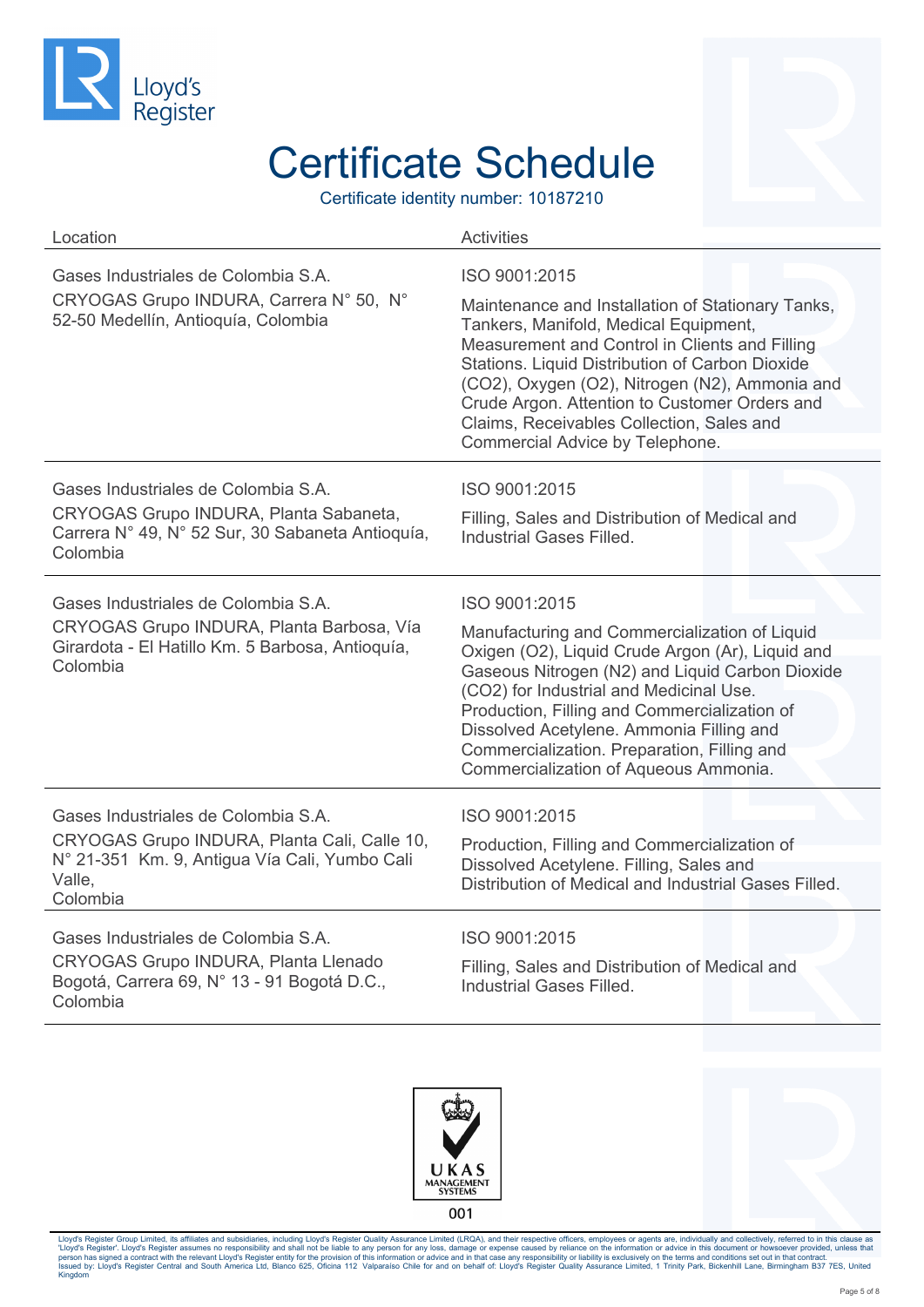

Certificate identity number: 10187210

| Location                                                                                                                           | <b>Activities</b>                                                                                                                                                                                                                                                                                                                                                                                                                                                                                                                                  |
|------------------------------------------------------------------------------------------------------------------------------------|----------------------------------------------------------------------------------------------------------------------------------------------------------------------------------------------------------------------------------------------------------------------------------------------------------------------------------------------------------------------------------------------------------------------------------------------------------------------------------------------------------------------------------------------------|
| Gases Industriales de Colombia S.A.<br>CRYOGAS Grupo INDURA, Planta Sibaté, Km. 6<br>Vía San Miguel, Sibaté Cundinamarca, Colombia | ISO 9001:2015<br>Manufacturing and Commercialization of Liquid<br>Oxygen (O2), Liquid Crude Argon (Ar9), Liquid<br>and Gaseous Nitrogen (N2). Production and Filled<br>of Special, Pure and Blended Gases, Standard<br>and/or Certified.                                                                                                                                                                                                                                                                                                           |
| Indura Ecuador S.A.<br>Planta Guayaquil, Km. 14.5 Vía Daule Guayaquil,<br>Ecuador                                                  | ISO 9001:2015<br>Production, Filling and distribution of Acetylene<br>and Industrial Mixtures. Filling and Distribution of<br>Medicinal Oxygen, Industrial Oxygen, Nitrogen,<br>CO2, Argon, Air Compressed and Special Gases<br>Mixtures. Distribution of Hydrogen, Helium and<br>Nitrous Oxide. Sales of Welding Consumables,<br>Gases and Associated equipments. Pre and After<br>Sales Activities. Customer Service Center (CSC).<br>Design and Installation of Piping Distribution<br>Systems for Medical, Industrial and Scientific<br>Gases. |
| Indura Ecuador S.A.<br>Indura Market Sur, Venezuela N° 211 y E. Alfaro<br>esquina Guayaquil Sur, Ecuador                           | ISO 9001:2015<br>Distribution of Acetylene, Industrial Mixtures,<br>Medicinal Oxygen, Industrial Oxygen, Nitrogen,<br>CO2, Argon, Air Compressed and Special Gases<br>Mixtures. Sales of Welding Consumables, Gases<br>and Associated Equipment. Pre and After Sales<br>Activities.                                                                                                                                                                                                                                                                |
| Indura Ecuador S.A.<br>Planta ASU Quito, Vía Santo Domingo,<br>Aloag Km. 1.5 Quito, Ecuador                                        | ISO 9001:2015<br>Production and Distribution of Medical and<br>Industrial Cryogenic Liquids (Oxygen and<br>Nitrogen) in Bulk.                                                                                                                                                                                                                                                                                                                                                                                                                      |





001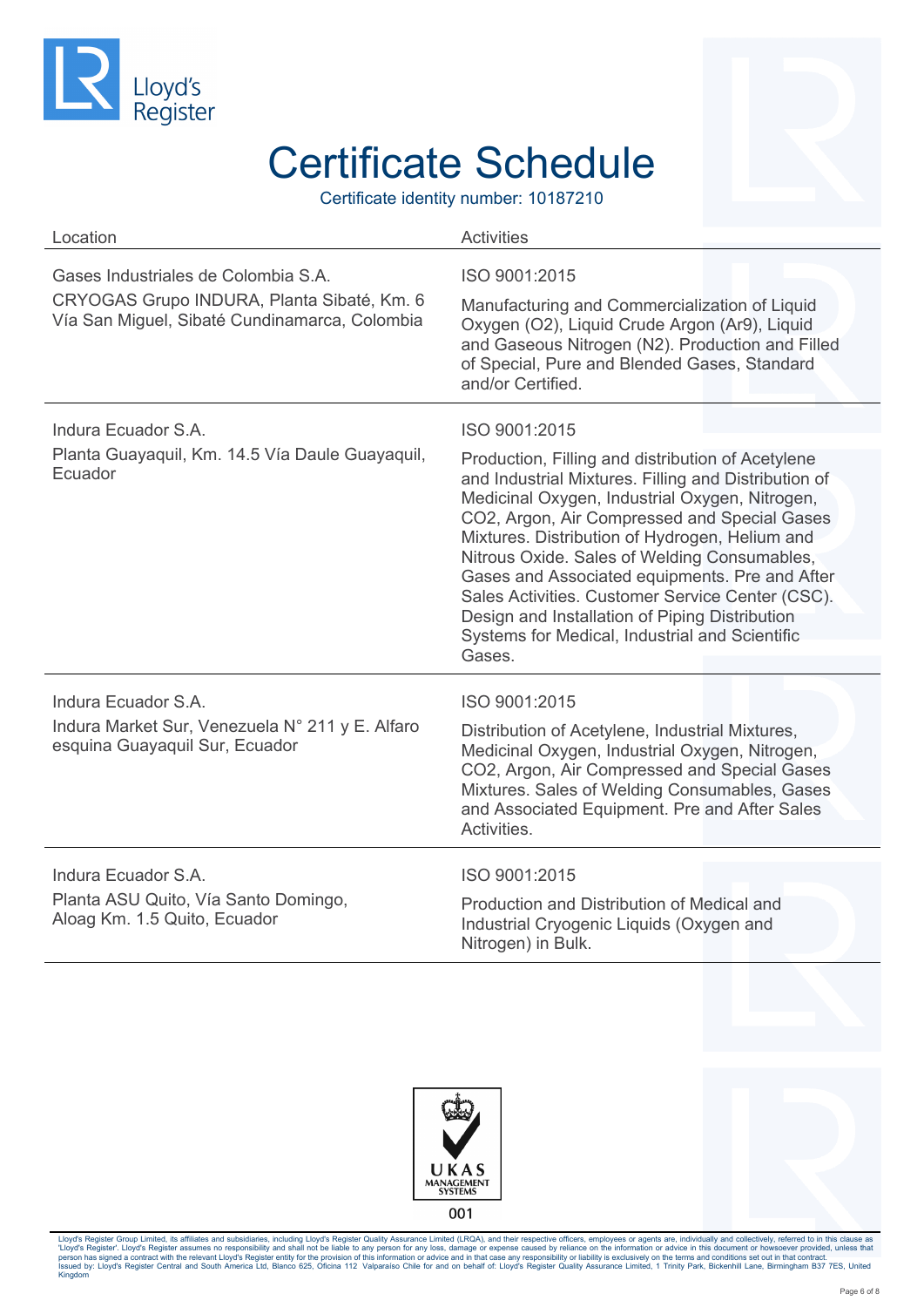

Certificate identity number: 10187210

| Location                                                                                                  | <b>Activities</b>                                                                                                                                                                                                                                                                                                                                                                                                                                                                                                          |
|-----------------------------------------------------------------------------------------------------------|----------------------------------------------------------------------------------------------------------------------------------------------------------------------------------------------------------------------------------------------------------------------------------------------------------------------------------------------------------------------------------------------------------------------------------------------------------------------------------------------------------------------------|
| Indura Ecuador S.A.<br>Sucursal Quito, Panamericana Norte Km. 15 1/2,<br>y Leonidas Proaño Quito, Ecuador | ISO 9001:2015<br>Filling and Distribution of Industrial Oxygen and<br>CO2. Distribution of Acetylene, Industrial Mixtures,<br>Medicinal Oxygen, Argon, Air Compressed and<br>Special Gases Mixtures. Sales of Welding<br>consumables, Gases and Associated Equipment.<br>After Sales Services.                                                                                                                                                                                                                             |
| Indura Perú S.A.<br>Av. Pacífico Nº 401 - 423 Lima, Peru                                                  | ISO 9001:2015<br>Production, Packing, Storage and Distribution of<br>Industrial Gases, Special Gases and Medicinal<br>Gases, Packing, Commercialization and<br>Distribution of Cryogenic Liquids.<br>Commercialization and Maintenance of Welding<br>Machines and Equipment, Commercialization of<br>Welding, Personal Protective Equipment and<br>Related Accessories. Execution of Applicated<br>Training and Certification of Inspection Process,<br>Welding and Cutting by Technical Training Center<br><b>INDURA.</b> |
| Air Products Perú S.A.<br>Planta Callao, Av. Argentina Nro. 2228 Callao,<br>Peru                          | ISO 9001:2015<br>Production, Acquisition, Packaging,<br>Commercialization and Distribution at the National<br>Level of Industrial, Medicinal, Food and Special<br>Gases. Acquisition, Commercialization and<br>Distribution of Welding, Equipment and<br>Accessories for Gases, Welds and Equipment.<br>Services of Installations and Maintenance of<br>Networks and Equipment, of Handling and<br>Application of Gases and Welds, of Technical<br>Support of Pre and Post-Sale.                                           |





001